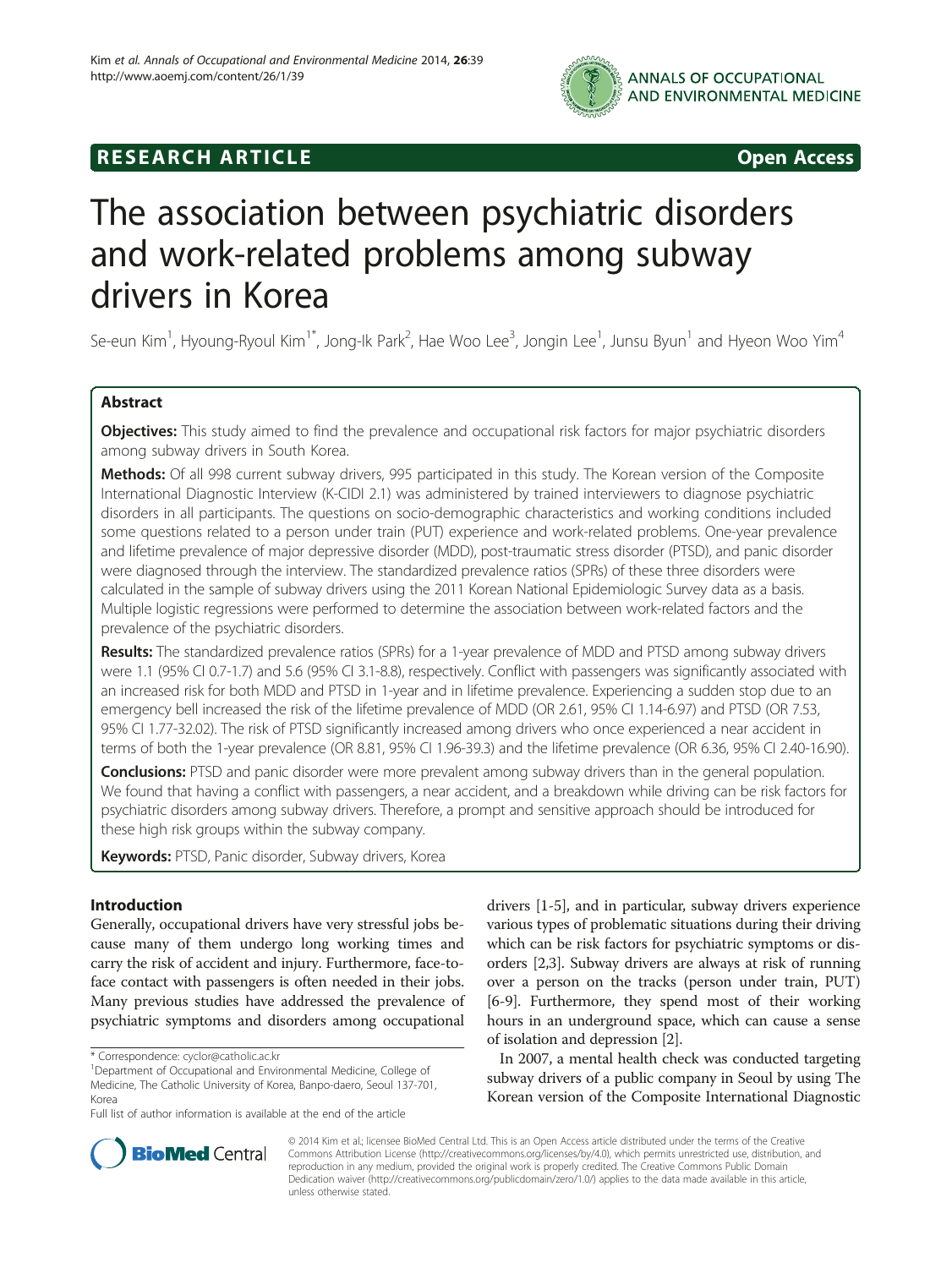Interview (K-CIDI 2.1), a qualified diagnostic tool developed by the World Health Organization (WHO) [\[10\]](#page-4-0). The standardized prevalence ratios (SPRs) for the lifetime prevalence of panic disorder and PTSD were 13.3 (95% CI 6.6-22.4) and 2.1 (95% CI 1.1-3.4), respectively. With respect to lifetime prevalence, drivers who experienced PUT showed a significantly higher risk for panic disorder (Odds ratio = 4.2, 95% CI 1.2-16.6) and PTSD (OR = 4.4, 95% CI 1.3-16.4). For the 1-year prevalence, the drivers who experienced PUT had a significantly higher risk for PTSD (OR = 11.7, 95% CI 1.9-225.8). There was no significant value of SPR and OR in major depressive disorder [[3\]](#page-4-0).

After the mental health check was conducted, some interventional policies were suggested, which included compulsory physician counseling, minimizing driving hours, protecting drivers from the family of the victims, practicing two-person driving, installing a platform screen door (PSD) and so on [[3](#page-4-0)]. According to the suggestions, most subway stations in Seoul have been equipped with a PSD, and the PSDs have prevented people from falling down on the railway, so PUTs are very rare nowadays [\[11](#page-4-0)]. Drivers do not experience PUTs anymore during their driving. However, other policies that were suggested after this survey have not yet been implemented. In particular, oneperson driving still continues today although the conversion to two-person driving was one of the key issues [[12](#page-5-0)].

There were several limitations of the survey in 2007. First, the drivers who changed their jobs to other departments did not participate in the survey. Furthermore, some drivers elected not to participate as well. Therefore, the response rate barely reached 86.7% [[3\]](#page-4-0). The company kept a lukewarm attitude and the individuals in charge did not actively support the survey.

Although there has been an effort to improve the mental health of the drivers and their working environment, several cases ended in suicide within the past two years. Consequently, the necessity for active intervention was suggested by performing a mental health survey once again in 2013.

Therefore, this study aims to find the prevalence and occupational risk factors for major psychiatric disorders among subway drivers. Furthermore, we tried to find other factors related to psychiatric disorders different from those of the previous study in 2007.

#### Materials and methods

#### Study subjects

This study was conducted targeting subway drivers who were employed by a public company in Seoul. Among all 998 current subway drivers, 995 participated in the study (response rate 99.7%). Three drivers were absent from the study due to a sick leave (non-psychiatric diseases), and 15 female drivers were excluded in the analysis. Therefore, 980 male drivers were included in the analysis. All participants were fully informed with respect to the purposes and methods of the study before participating in the interview. Written informed consent was obtained from every subject prior to their participation and this study was approved by the Institutional Review Board of the Seoul St. Mary's Hospital.

#### Assessment of psychiatric disorders

The Korean version of the Composite International Diagnostic Interview (K-CIDI 2.1) was administered by trained interviewers to all participants in order to diagnose psychiatric disorders. The CIDI [\[13\]](#page-5-0) is a fully structured diagnostic interview that was developed to assess psychiatric diagnoses based on DSM-IV [[14](#page-5-0)]. The K-CIDI was validated by Cho et al. [[10](#page-4-0)] according to the WHO guidelines [[15](#page-5-0)]. The K-CIDI has been used in a previous study performed in the same company in 2007 and in national mental health epidemiological surveys, such as the 2001 Korean Epidemiologic Catchment Area (KECA) [[16](#page-5-0)], 2006 KECA-R [\[17\]](#page-5-0), and KECA-2011 [\[18\]](#page-5-0).

Nine trained interviewers carried out face-to-face interviews with all participants. The interviewers were qualified by completing a 5-day training course that included several lectures on general interview skills and on the K-CIDI, mock interviews, and role-playing exercises that followed standard protocols and training materials developed by WHO [\[19,20](#page-5-0)].

## Assessment of work-related factors and sociodemographic variables

All participants completed a questionnaire of sociodemographic characteristics and working conditions, which included some questions with respect to PUT experience and work-related problems. The number and time of PUT experiences and the severity of the victim's injury were asked, and we also inquired about the following work-related problems: conflict with passengers, experience of a sudden stop due to an emergency bell, having a near accident, experience of breakdown, and PUT experience of a colleague. Subway drivers sometimes experience mechanical troubles during their driving (breakdown), and they occasionally suffer from mental distress due to PUT experience of a co-worker although it is not their direct experience [\[2](#page-4-0)].

#### Data analysis

We examined the 1-year prevalence of MDD, PTSD, and panic disorder. The standardized prevalence ratios (SPRs) of these three disorders in the subway driver sample were calculated based on age-standardized prevalence in the 2011 Korean National Epidemiologic Survey data (KECA-2011) [[18](#page-5-0)]. The SPRs were calculated by dividing the prevalence observed in subway drivers by the expected number from KECA-2011, with a 95% confidence interval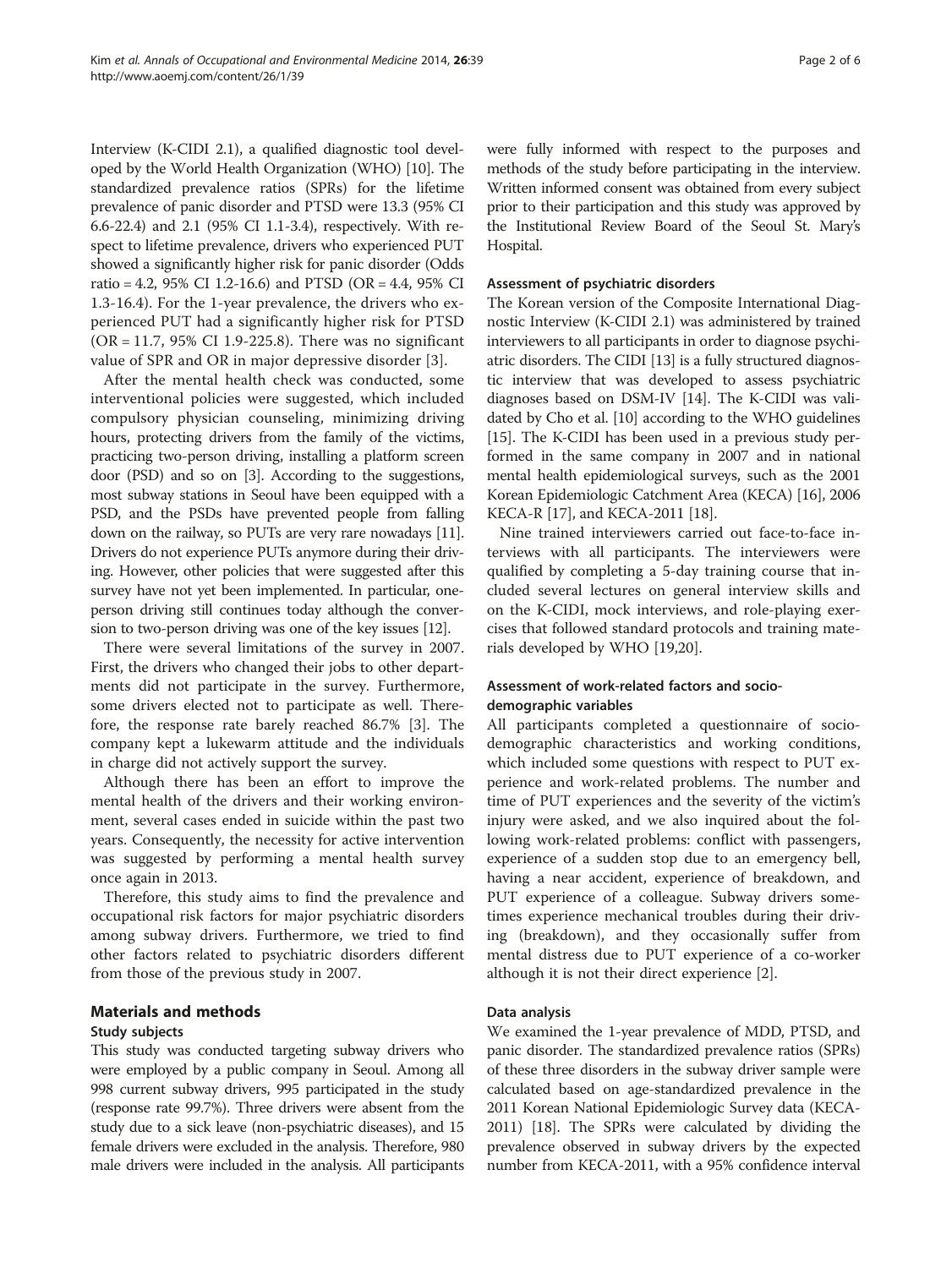(CI). Multiple logistic regressions were performed to determine the association between work-related factors and the prevalence of psychiatric disorders. All analysis was performed with SPSS version 18.0.

## Results

#### Prevalence and SPRs of MDD, PTSD, and panic disorder

Table 1 shows the socio-demographic and work-related characteristics of the participants. Most participants were in their 40s and had finished junior college or college. More than half of them had been subway drivers for more than a decade. The 1-year prevalence of MDD, PTSD, and panic disorder were 1.8, 1.6, and 1.0%, respectively. The standardized prevalence ratios (SPRs) for 1-year prevalence of MDD and PTSD were 1.1 (95% CI 0.7-1.7) and 5.6 (95% CI 3.1-8.8) (Table 2). The SPR of panic disorder couldn't be calculated because the 1-year prevalence of panic disorder among Korean males in 2011 was 0 (zero).

## The association between work-related problems and psychiatric disorders

The association between work-related problems and the three psychiatric disorders were determined using a multiple logistic regression. Table [3](#page-3-0) shows the risk for the

| Table 1 Socio-demographic and work-related characteristics |  |
|------------------------------------------------------------|--|
| of 980 male subway drivers                                 |  |

| <b>Characteristics</b> | <b>Classification</b>       | $N$ (total = 980) | %    |
|------------------------|-----------------------------|-------------------|------|
| Age, year              | $20 - 29$                   | 24                | 2.4  |
|                        | 30-39                       | 193               | 19.7 |
|                        | 40-49                       | 640               | 65.3 |
|                        | $\geq 50$                   | 123               | 12.6 |
| Education              | High school                 | 178               | 18.2 |
|                        | Junior college              | 308               | 31.4 |
|                        | Above college               | 494               | 50.4 |
| Marital status         | Unmarried                   | 122               | 12.2 |
|                        | Married                     | 837               | 85.4 |
|                        | Divorced/separated/bereaved | 23                | 2.3  |
| Family income, US      | < 2,000                     | 5                 | 0.5  |
| dollar/month           | 2000-2999                   | 114               | 11.6 |
|                        | 3000-3999                   | 495               | 50.5 |
|                        | 4000-4999                   | 221               | 22.6 |
|                        | $\geq 5000$                 | 145               | 14.8 |
| Years of driving       | $<$ 1                       | 40                | 4.1  |
|                        | $1 - 4$                     | 56                | 5.7  |
|                        | $5 - 9$                     | 193               | 19.7 |
|                        | $10 - 19$                   | 575               | 58.7 |
|                        | $20 - 29$                   | 76                | 7.8  |
|                        | $\geq 30$                   | 40                | 4.1  |

three psychiatric disorders resulting from PUT experience and related factors. For the 1-year prevalence, a higher risk of the three psychiatric disorders was seen among drivers who had experienced PUT, but it wasn't statistically significant. Likewise, other PUT-related factors were not significantly associated with the risk of three psychiatric disorders. In terms of the lifetime prevalence, PUT experience was marginally associated with a higher risk for PTSD (OR 2.06, 95% CI 0.94-4.55). In particular, the risk for PTSD increased significantly in the group of drivers who had experienced PUT more than two times (OR 3.57, 95% CI 1.32-3.65). The severity of victim's injury and repeated experience of PUT was not associated with a risk for the three psychiatric disorders.

The association between work-related problems and the prevalence of psychiatric disorders is presented in Table [4](#page-3-0). Conflict with passengers was significantly associated with the risk of both MDD and PTSD in 1-year and in lifetime prevalence, but it was not associated with the risk for panic disorder. A sudden stop due to an emergency bell increased the risk of the lifetime prevalence of MDD (OR 2.61, 95% CI 1.14-6.97) and PTSD (OR 7.53, 95% CI 1.77-32.02), and the risk for PTSD significantly increased among drivers who had once experienced a near accident for both the 1-year prevalence (OR 8.81, 95% CI 1.96-39.3) and the lifetime prevalence (OR 6.36, 95% CI 2.40-16.90). Experience of breakdown was not significantly associated with three psychiatric disorders. The study results showed that PUT experience of a colleague increased the risk of lifetime prevalence of PTSD (OR 2.84, 95% CI 1.32-6.12) and the risk of MDD and panic disorder for both the 1-year prevalence (MDD: OR 4.54, 95% CI 1.76-11.70, panic disorder: OR 3.54, 95% CI 1.01-12.38) and the lifetime prevalence (MDD: OR 2.92, 95% CI 1.54-5.54, panic disorder: OR 2.78, 95% CI 1.02-7.58).

## **Discussion**

This study shows that there is a higher prevalence of the three psychiatric disorders among subway drivers than that in the national data. In KECA-2011, the 1-year prevalence of MDD, PTSD, and panic disorder among adult males were 1.8%, 0.2%, and 0.0%, respectively [[18](#page-5-0)]. Based

Table 2 1-year prevalence and SPRs of MDD, PTSD and panic disorder in 980 subway drivers

|                 | 1-year prevalence (%)  |                          |                                      |  |  |  |  |  |  |  |
|-----------------|------------------------|--------------------------|--------------------------------------|--|--|--|--|--|--|--|
|                 | <b>SPR</b><br>(95% CI) | Subway drivers<br>(2013) | <b>National data</b><br>(male, 2011) |  |  |  |  |  |  |  |
| MDD             | $1.1(0.7-1.7)$         | 1.8                      | 1.8                                  |  |  |  |  |  |  |  |
| PTSD            | $5.6(3.1-8.8)$         | 1.6                      | $0.2^{\circ}$                        |  |  |  |  |  |  |  |
| Panic disorder* |                        | 10                       | 0.0                                  |  |  |  |  |  |  |  |

\*The SPR of panic disorder could not be calculated because the 1-year prevalence of panic disorder among Korean males in 2011 was 0 (zero).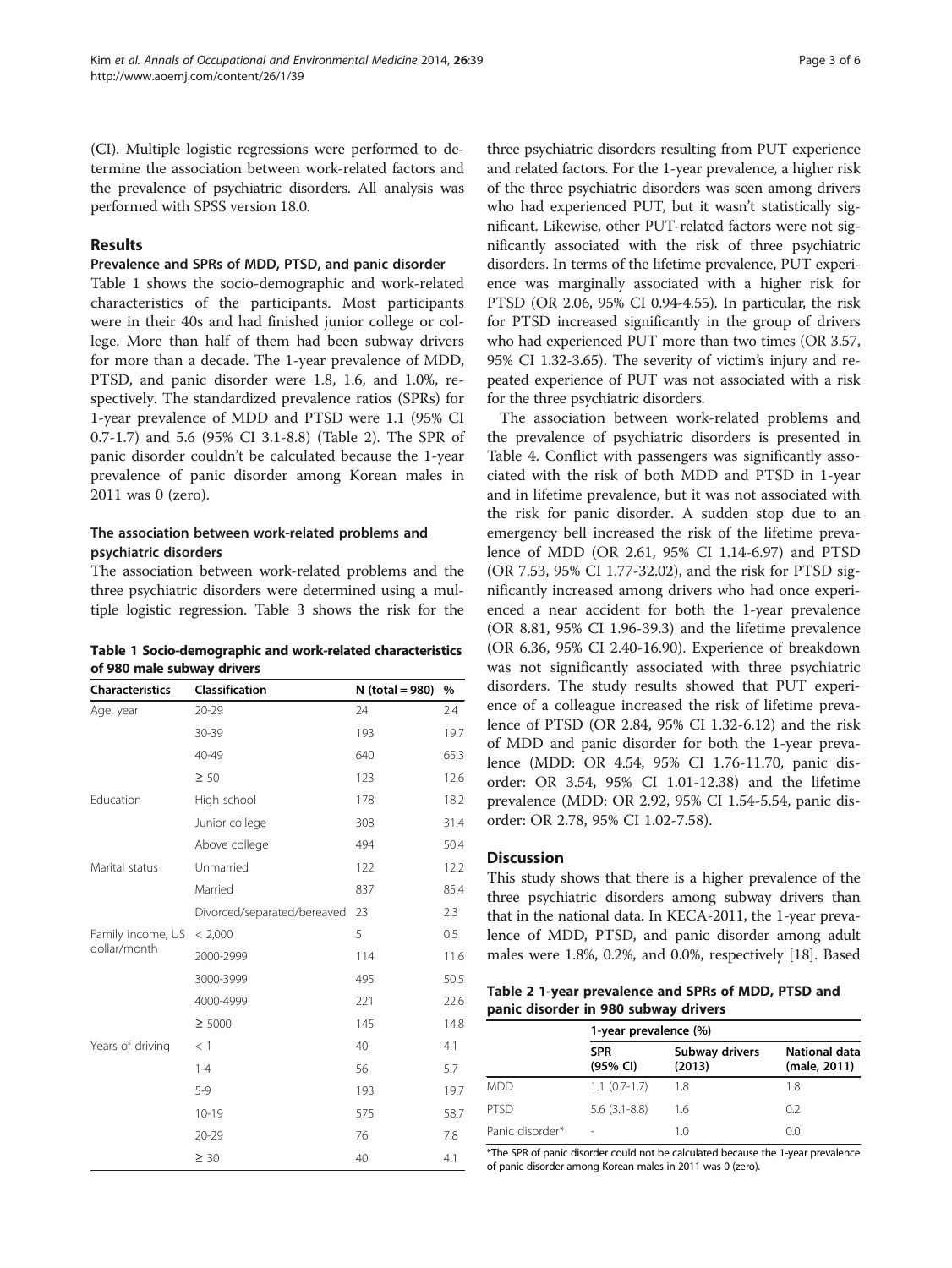<span id="page-3-0"></span>

| Table 3 Association between PUT events and related factors and the prevalence of psychiatric disorders |  |  |  |  |  |
|--------------------------------------------------------------------------------------------------------|--|--|--|--|--|
|--------------------------------------------------------------------------------------------------------|--|--|--|--|--|

| PUT experience and related factors                                               |        |            | 1-year prevalence |             |                 |                   | Lifetime prevalence |            |               |             |               |                   |               |
|----------------------------------------------------------------------------------|--------|------------|-------------------|-------------|-----------------|-------------------|---------------------|------------|---------------|-------------|---------------|-------------------|---------------|
|                                                                                  |        | <b>MDD</b> |                   | <b>PTSD</b> |                 | Panic<br>disorder |                     | <b>MDD</b> |               | <b>PTSD</b> |               | Panic<br>disorder |               |
|                                                                                  |        | OR.        | 95% CI            | <b>OR</b>   | 95% CI          | <b>OR</b>         | 95% CI              | <b>OR</b>  | 95% CI        | OR          | 95% CI        | <b>OR</b>         | 95% CI        |
| PUT experience $(Ref = no)$                                                      | Yes    | 1.99       | $0.72 - 5.53$     | .54         | 0.52-4.55       | .31               | $0.31 - 5.50$       | 1.13       | $0.55 - 2.31$ | 2.06        | $0.94 - 4.55$ | 75                | $0.59 - 5.14$ |
| Number of PUT experience<br>$(Ref = 0)$                                          |        | 2.01       | $0.66 - 6.11$     | -77         | $0.31 - 4.47$   | .83               | $0.45 - 7.50$       | 0.95       | $0.40 - 2.25$ | 1.45        | 0.55-3.85     | -67               | $0.50 - 5.58$ |
|                                                                                  | $\geq$ | 1.94       | $0.39 - 9.62$     | 2.36        | $0.57 - 9.70$   | $\Omega$          | $\Omega$            | 156.       | 0.56-4.34     | 3.57        | 1.32-3.65     | .95               | 0.39-9.79     |
| Severity of victim's injury<br>$(Ref = alive)$                                   | Death  | O 59       | $0.13 - 2.72$     | 2.49        | 0.27-23.27      | 0.4               | $0.04 - 4.55$       | 0.79       | $0.25 - 2.53$ | 1.39        | $0.40 - 4.82$ | 0.39              | $0.07 - 2.18$ |
| When PUT was experienced Within 5 years 1.04 0.77-1.05<br>$(Ref = over 5 years)$ |        |            |                   |             | 1.01  0.11-9.06 | 1.04              | 0.07-15.38          | 0.47       | $0.09 - 2.46$ | 0.33        | $0.03 - 2.63$ | 0.46              | 0.05-4.68     |

Note: Odds ratio and 95% confidence interval were estimated by performing multiple logistic regression, adjusted for age. Except for age, other socio-demographic factors were not associated with psychiatric disorders in univariate analysis.

on the KECA-2011 data, the SPRs of MDD and PTSD were 1.1 (95% CI 0.7-1.7) and 5.6 (95% CI 3.1-8.8), respectively. Therefore, the prevalence of MDD seems to be similar to that of the general population. On the other hand, the SPR of PTSD was 5.6. It means that the risk of PTSD among subway drivers was 5.6 times higher than that in the general population. Due to the healthy worker effect, psychiatric disorders are less prevalent in the working population. However, in this study, subway drivers easily have PTSD and panic disorder. The working environment might be a cause of a higher prevalence of psychiatric disorders in this group. Subway drivers have potential exposure to PUT events when driving their trains [\[3-9](#page-4-0)]. However, after 2007, PSDs were established in most stations in Seoul. Nowadays, there are very few PUT cases in a year. Therefore, other work-related factors, such as general work stress, hierarchical culture, organizational justice, and conflict with passengers can be causes for newly developed psychiatric illness in this group.

In the study performed in 2007 in the same company, the 1-year prevalence of MDD, PTSD, and panic disorder were 1.3%, 0.9% and 0.6%, respectively. In the present study, the 1-year prevalence of MDD, PTSD and panic disorder were 1.8%, 1.6% and 1.0%, respectively. These results show that the 1-year prevalence of the three psychiatric disorders increased relative to those

found in the previous study. There can be several reasons for that. One of them might be that there was a higher response rate compared to the previous study (99.6% vs 86.7%) [[3](#page-4-0)]. It means that an exclusion of a high risk group could have occurred in the previous study. Actually, 4 drivers who did not participate in the previous study (in 2007) were recognized to have a psychiatric disorder in the present study. Second, other newly developed stressful conditions, such as an increase of conflict with passengers, operating new train systems, and conflicts among workers due to a plurality of labor unions, emerged in their workplace after 2007. Third, any other support systems for high risk group were not introduced in this company in spite of researchers' recommendations in 2007 (two-driver system, supporting drivers who have experienced PUTs, etc.).

As mentioned above, the result of this study does not show a significant association between psychiatric disorders and PUT related factors, with the exception of the association between the number of PUT experiences and the lifetime prevalence of PTSD. Other work-related problems, on the other hand, are significantly associated with the prevalence of the psychiatric disorders. Two subway companies that the Seoul City government runs equipped most stations with PSDs. After that, the incidence of PUTs drastically decreased; thus, PUTs occurs

Table 4 Association between the prevalence of psychiatric disorders and work-related problems during the past year

|                                      | 1-year prevalence |             |             |               |                |               |            | Lifetime prevalence |             |               |                |               |  |
|--------------------------------------|-------------------|-------------|-------------|---------------|----------------|---------------|------------|---------------------|-------------|---------------|----------------|---------------|--|
| Work-related problem                 | <b>MDD</b>        |             | <b>PTSD</b> |               | Panic disorder |               | <b>MDD</b> |                     | <b>PTSD</b> |               | Panic disorder |               |  |
|                                      | <b>OR</b>         | 95% CI      | <b>OR</b>   | 95% CI        | <b>OR</b>      | 95% CI        | <b>OR</b>  | 95% CI              | <b>OR</b>   | 95% CI        | <b>OR</b>      | 95% CI        |  |
| Conflict with passengers             | 3.13              | $.21 - 8.1$ |             | 1.14-9.03     | ( ) 5,         | በ 12-2 76     | 2.02       | 1.07-3.85           | 3.32        | 55-712        |                | 0.38-3.26     |  |
| Sudden stop due to an emergency bell | 4.17              | 0.95-18.3   | 3.66        | $0.82 - 16.4$ | 2.04           | 0.43-9.69     | 2.61       | 1.14-5.97           | 7.53        | 77-3202       | -55            | 0.50-4.87     |  |
| Near accident                        | l 01              | $040 - 258$ | 8.81        | 196-393       | -26            | 0.36-4.39     | 1.35       | $0.72 - 2.54$       | 6.36        | 2.40-16.90    | 1 27           | $0.47 - 3.43$ |  |
| Breakdown                            | 0.81              | $018 - 357$ | 71          | 048-614       | O 71           | $0.09 - 5.71$ | 1 1 4      | $047 - 277$         | 1.89        | $0.75 - 4.75$ | 0.43           | $0.06 - 3.30$ |  |
| PUT experience of a colleague        | 4.54              | 76-1        |             | በ 12-2 47     | 3.54           | 1 01-12 38    | 2.92       | 1.54-5.54           | 2.84        | $32 - 612$    | 278            | 02-758        |  |

Note: Odds ratio and 95% confidence interval were estimated by performing multiple logistic regression, adjusted for age. Except for age, other sociodemographic factors were not associated with psychiatric disorders in univariate analysis.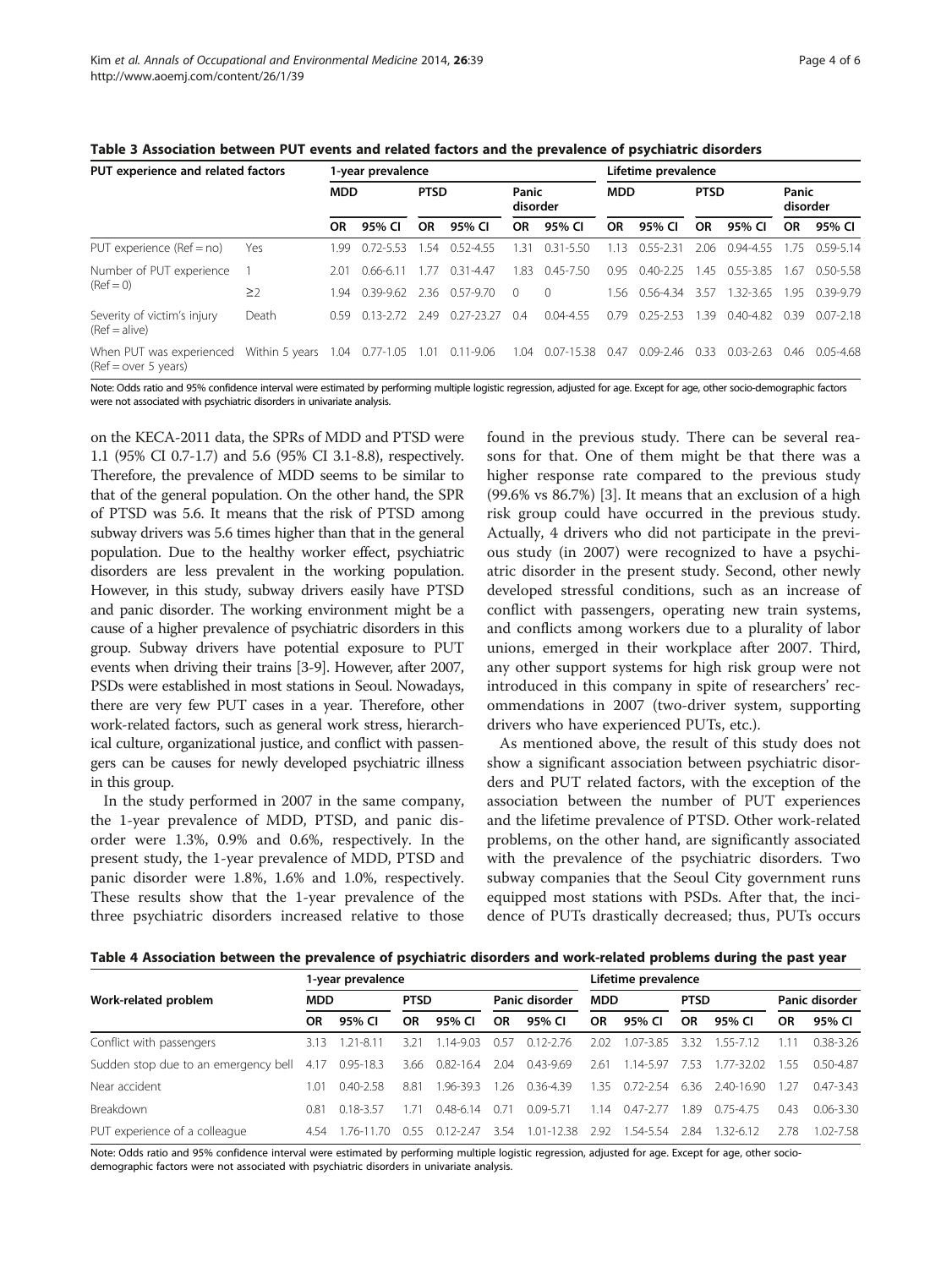<span id="page-4-0"></span>less than twice a year. Therefore, other work-related problems have become more prominent in recent years, including conflicts with passengers, sudden stops due to an emergency bell, near accidents, breakdown, and PUT experience of a colleague. These stressful events derived from a qualitative study with drivers were asked. Although these problems seem to be less serious than PUT, they appear to elevate the risk of three psychiatric disorders in subway drivers.

The researchers of this study recommended the company to perform mental health exams regularly. It is expected that the high-risk group and the individuals that present symptoms will be found earlier and can be treated properly. As a result of a proposal by the researchers, in the late 2013 the company established a counseling center for employees where a doctor and a psychological counselor are available. There are three categories of interventions that can solve mental health problems among subway drivers. First is the common approach targeting all subway drivers. This includes various policies to enhance the mental health or to change perceptions. Second, active surveillance is needed for a high-risk group, for example, drivers who experienced PUT or suffered seriously from a conflict with a passenger. This aims to support vulnerable workers in order to overcome mental problems at an early stage. Third is the early intervention for drivers who show symptoms in order to prevent the exacerbation of disease and to facilitate a return-to-work process. Likewise, multi-dimensional approach seems to be needed to improve the mental health of subway drivers.

This study has several limitations. First, in this study, we could not identify drivers at a pre-disease stage. Even though CIDI was used to define psychiatric disorders, a screening tool for early detection and prevention should also be applied simultaneously or step by step. Second, we did not include other possible related disorders as outcome variables (e.g., somatoform disorders, general anxiety disorders, and substance-related disorders). Finally, a lower prevalence of psychiatric disorders resulted in larger CIs, meaning that the results of this study can vary as a result of a variation due to one or two cases. However, we used CIDI, where the target disease can be diagnosed correctly, but the survey results in a low prevalence of mental disorders.

In this study, PTSD and panic disorders were still more prevalent among subway drivers in comparison with the general population. We found that conflict with passengers, a near miss accident and a breakdown while driving can be risk factors for psychiatric disorders among subway drivers. Therefore, a prompt and sensitive approach for these high risk groups should be introduced in this company.

#### Conclusions

PTSD and panic disorder were more prevalent among subway drivers than in the general population. We found that having a conflict with passengers, a near accident, and a breakdown while driving can be risk factors for psychiatric disorders among subway drivers. Therefore, a prompt and sensitive approach should be introduced for these high risk groups within the subway company.

#### Competing interests

The authors declare that they have no competing interests.

#### Author' contributions

KHR, KSE = they participated in writing manuscript and designing this study. BJ, LJ, YHW = they participated in analyzing data and doing statistics. LHW, PJI = they participated in designing this study. All authors read and approved the final manuscript.

#### Acknowledgement

This study was supported by drivers in Seoul Metropolitan Rapid Transit Corporation. The authors gratefully acknowledge their effort.

#### Author details

<sup>1</sup>Department of Occupational and Environmental Medicine, College of Medicine, The Catholic University of Korea, Banpo-daero, Seoul 137-701, Korea. <sup>2</sup> Department of Psychiatry, School of Medicine, Kangwon National University, Baengnyeong-ro, Chuncheon 200-722, Korea. <sup>3</sup>Department of Psychiatry, Seoul Medical Center, Sinnae-ro, Seoul 131-795, Korea. 4 Department of Preventive Medicine and Clinical Research Center for Depression, College of Medicine, The Catholic University of Korea, Banpo-daero, Seoul 137-701, Korea.

#### Received: 21 July 2014 Accepted: 14 October 2014 Published online: 01 November 2014

#### References

- 1. Choi WS, Cho SA, Cho YS, Koo JW, Kim KY, Kim H-R: The relationship between the experience of an accident and post traumatic stress disorder in bus drivers. Korean J Occup Environ Med 2011, 23(2):139-148.
- Jo SJ, Yim HW, Kim HR, Lee KS, Park JI, Chang SM: Association of subway driver's depressive symptoms and experience of work-related problems. Epidemiol Health 2010, 32:e2010010.
- 3. Kim HR, Yim HW, Jo SJ, Choi B, Jeong SH, Lee KS, Park JI, Chang SM: Major depressive disorder, panic disorder, and post-traumatic stress disorder in Korean subway drivers. Int Arch Occup Environ Health 2013, 86(4):471–477.
- 4. Woo JM, Kang TY, Lee JE: Increasing risk of mental health problems among subway drivers experiencing accidents on the track. Korean J Occup Environ Med 2005, 17(1):36–43.
- 5. Yum BS, Roh JH, Ryu JC, Won JU, Kim CN, Lee JE, Kim KY: Symptoms of PTSD according to individual and work environment characteristics of Korean railroad drivers with experience of person-under-train accidents. J Psychosom Res 2006, 61(5):691–697.
- 6. Cothereau C: Professional and medical outcomes for French train drivers after "person under train" accidents: three year follow up study. Occup Environ Med 2004, 61(6):488–494.
- 7. Karlehagen S, Malt UF, Hoff H, Tibell E, Herrstromer U, Hildingson K, Leymann H: The effect of major railway accidents on the psychological health of train drivers—II. A longitudinal study of the one-year outcome after the accident. J Psychosom Res 1993, 37(8):807-817.
- 8. Theorell T, Leymann H, Jodko M, Konarski K, Norbeck HE: Person under train' incidents from the subway driver's point of view—A prospective 1-year follow-up study: the design, and medical and psychiatric data. Soc Sci Med 1994, 38(3):471-475.
- 9. Vatshelle Å, Moen BE: Serious on-the-track accidents experienced by train drivers: psychological reactions and long-term health effects. J Psychosom Res 1997, 42(1):43–52.
- 10. Cho MJ, Hahm BJ, Suh DW, Hong JP, Bae JN, Kim JK, Lee DW, Cho SJ: Development of a Korean Version of the Composite International Diagnostic Interview (K-CIDI). J Korean Neuropsychiatr Assoc 2002, 41(1):123–137.
- 11. Bahk EJ: Subway Screen Doors to be Mandatory. In The Korea Times. South Korea: The Korea Times; 2013.